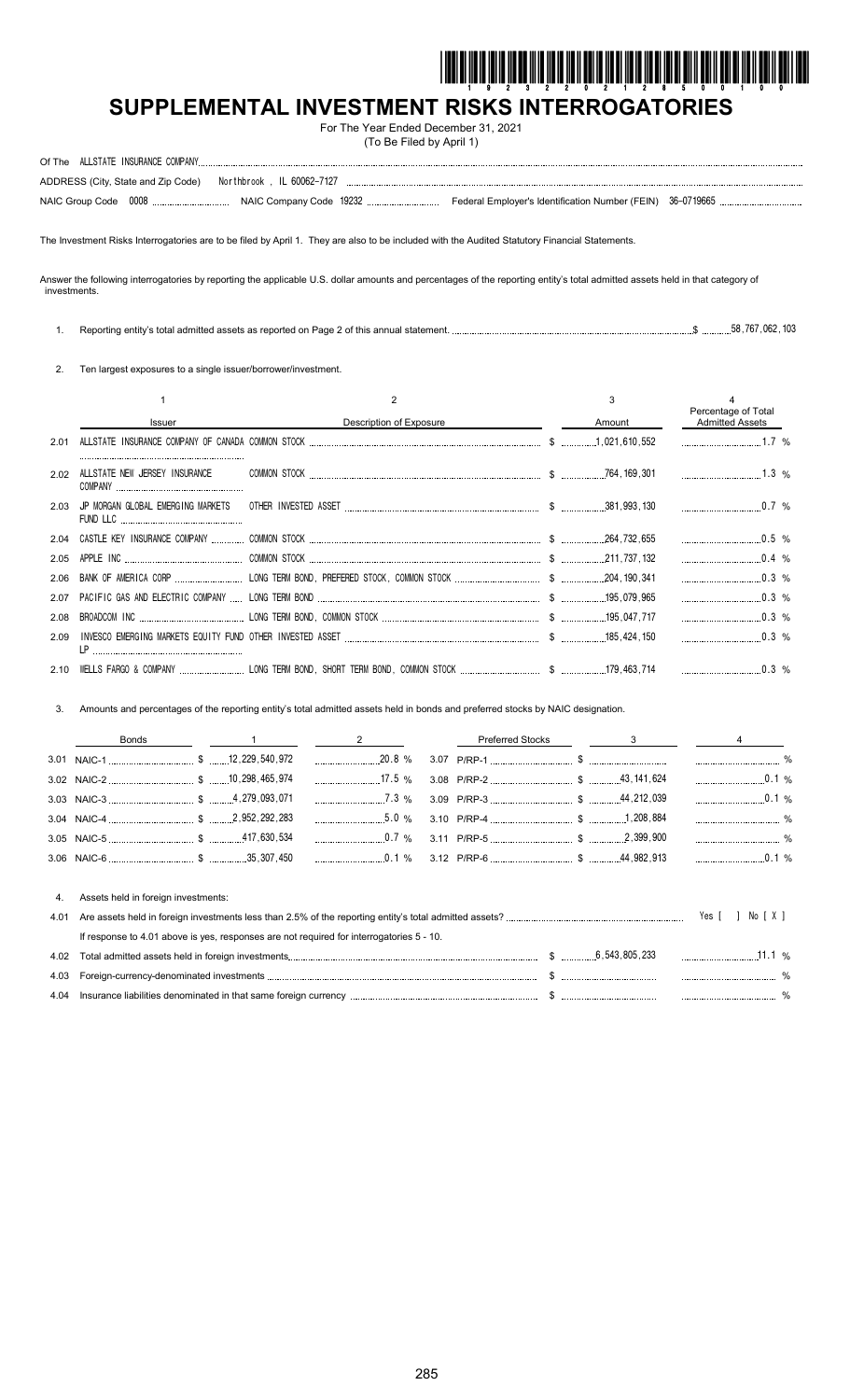| 5. |  |  | Aggregate foreign investment exposure categorized by NAIC sovereign designation: |  |  |
|----|--|--|----------------------------------------------------------------------------------|--|--|
|    |  |  |                                                                                  |  |  |

|              |                                                                                                                  |                         | $\mathbf{1}$                                                                                                                                                                                                                                                                                                                                                                                                                    | $2^{\circ}$                    |
|--------------|------------------------------------------------------------------------------------------------------------------|-------------------------|---------------------------------------------------------------------------------------------------------------------------------------------------------------------------------------------------------------------------------------------------------------------------------------------------------------------------------------------------------------------------------------------------------------------------------|--------------------------------|
| 5.01         |                                                                                                                  |                         |                                                                                                                                                                                                                                                                                                                                                                                                                                 | $10.0\%$                       |
| 5.02         |                                                                                                                  |                         |                                                                                                                                                                                                                                                                                                                                                                                                                                 | $\frac{1}{2}$ 0.5 %            |
| 5.03         |                                                                                                                  |                         |                                                                                                                                                                                                                                                                                                                                                                                                                                 | $0.7\%$                        |
| 6.           | Largest foreign investment exposures by country, categorized by the country's NAIC sovereign designation:        |                         |                                                                                                                                                                                                                                                                                                                                                                                                                                 |                                |
|              |                                                                                                                  |                         | $1 \quad \blacksquare$                                                                                                                                                                                                                                                                                                                                                                                                          | $2^{\sim}$                     |
|              | Countries designated NAIC - 1:                                                                                   |                         |                                                                                                                                                                                                                                                                                                                                                                                                                                 |                                |
| 6.01         |                                                                                                                  |                         |                                                                                                                                                                                                                                                                                                                                                                                                                                 |                                |
| 6.02         |                                                                                                                  |                         |                                                                                                                                                                                                                                                                                                                                                                                                                                 |                                |
|              | Countries designated NAIC - 2:                                                                                   |                         |                                                                                                                                                                                                                                                                                                                                                                                                                                 |                                |
| 6.03         |                                                                                                                  |                         |                                                                                                                                                                                                                                                                                                                                                                                                                                 |                                |
| 6.04         | Countries designated NAIC - 3 or below:                                                                          |                         |                                                                                                                                                                                                                                                                                                                                                                                                                                 |                                |
|              |                                                                                                                  |                         |                                                                                                                                                                                                                                                                                                                                                                                                                                 | $\ldots$ 0.4 %                 |
| 6.05<br>6.06 |                                                                                                                  |                         |                                                                                                                                                                                                                                                                                                                                                                                                                                 | $\ldots$ 0.1 %                 |
|              |                                                                                                                  |                         |                                                                                                                                                                                                                                                                                                                                                                                                                                 |                                |
|              |                                                                                                                  |                         |                                                                                                                                                                                                                                                                                                                                                                                                                                 | $\overline{\phantom{a}}$ 2     |
| 7.           |                                                                                                                  |                         |                                                                                                                                                                                                                                                                                                                                                                                                                                 | $\frac{1}{2.5}$ %              |
| 8.           | Aggregate unhedged foreign currency exposure categorized by NAIC sovereign designation:                          |                         |                                                                                                                                                                                                                                                                                                                                                                                                                                 |                                |
|              |                                                                                                                  |                         | $1 \quad$                                                                                                                                                                                                                                                                                                                                                                                                                       |                                |
| 8.01         |                                                                                                                  |                         |                                                                                                                                                                                                                                                                                                                                                                                                                                 | $2.4 %$                        |
| 8.02         |                                                                                                                  |                         |                                                                                                                                                                                                                                                                                                                                                                                                                                 |                                |
| 8.03         |                                                                                                                  |                         |                                                                                                                                                                                                                                                                                                                                                                                                                                 |                                |
|              |                                                                                                                  |                         |                                                                                                                                                                                                                                                                                                                                                                                                                                 |                                |
| 9.           | Largest unhedged foreign currency exposures by country, categorized by the country's NAIC sovereign designation: |                         | $\frac{1}{\sqrt{1-\frac{1}{2}}}\frac{1}{\sqrt{1-\frac{1}{2}}}\frac{1}{\sqrt{1-\frac{1}{2}}}\frac{1}{\sqrt{1-\frac{1}{2}}}\frac{1}{\sqrt{1-\frac{1}{2}}}\frac{1}{\sqrt{1-\frac{1}{2}}}\frac{1}{\sqrt{1-\frac{1}{2}}}\frac{1}{\sqrt{1-\frac{1}{2}}}\frac{1}{\sqrt{1-\frac{1}{2}}}\frac{1}{\sqrt{1-\frac{1}{2}}}\frac{1}{\sqrt{1-\frac{1}{2}}}\frac{1}{\sqrt{1-\frac{1}{2}}}\frac{1}{\sqrt{1-\frac{1}{2}}}\frac{1}{\sqrt{1-\frac{$ | $2 \left( \frac{1}{2} \right)$ |
|              | Countries designated NAIC - 1:                                                                                   |                         |                                                                                                                                                                                                                                                                                                                                                                                                                                 |                                |
| 9.01         |                                                                                                                  |                         |                                                                                                                                                                                                                                                                                                                                                                                                                                 | $\ldots$ 0.6 %                 |
| 9.02         | Countries designated NAIC - 2:                                                                                   |                         |                                                                                                                                                                                                                                                                                                                                                                                                                                 | $\ldots$ 0.3 %                 |
| 9.03         |                                                                                                                  |                         |                                                                                                                                                                                                                                                                                                                                                                                                                                 |                                |
| 9.04         |                                                                                                                  |                         |                                                                                                                                                                                                                                                                                                                                                                                                                                 |                                |
|              | Countries designated NAIC - 3 or below:                                                                          |                         |                                                                                                                                                                                                                                                                                                                                                                                                                                 |                                |
| 9.05         |                                                                                                                  |                         |                                                                                                                                                                                                                                                                                                                                                                                                                                 | $\ldots$ 0.1 %                 |
| 9.06         |                                                                                                                  |                         |                                                                                                                                                                                                                                                                                                                                                                                                                                 |                                |
| 10.          | Ten largest non-sovereign (i.e. non-governmental) foreign issues:                                                |                         |                                                                                                                                                                                                                                                                                                                                                                                                                                 |                                |
|              | 1                                                                                                                | 2                       | 3                                                                                                                                                                                                                                                                                                                                                                                                                               | 4                              |
|              | Issuer                                                                                                           | <b>NAIC Designation</b> |                                                                                                                                                                                                                                                                                                                                                                                                                                 |                                |
|              | 10.01 ANTIN INFRASTRUCTURE PARTNERS                                                                              |                         |                                                                                                                                                                                                                                                                                                                                                                                                                                 | .0.2%                          |
|              |                                                                                                                  |                         |                                                                                                                                                                                                                                                                                                                                                                                                                                 |                                |
| 10.03        |                                                                                                                  |                         |                                                                                                                                                                                                                                                                                                                                                                                                                                 | 0.2 %                          |
|              |                                                                                                                  |                         |                                                                                                                                                                                                                                                                                                                                                                                                                                 |                                |
|              |                                                                                                                  |                         |                                                                                                                                                                                                                                                                                                                                                                                                                                 |                                |
| 10.06        |                                                                                                                  |                         |                                                                                                                                                                                                                                                                                                                                                                                                                                 |                                |
| 10.07        |                                                                                                                  |                         |                                                                                                                                                                                                                                                                                                                                                                                                                                 |                                |
| 10.08        |                                                                                                                  |                         |                                                                                                                                                                                                                                                                                                                                                                                                                                 |                                |
| 10.09        |                                                                                                                  |                         |                                                                                                                                                                                                                                                                                                                                                                                                                                 |                                |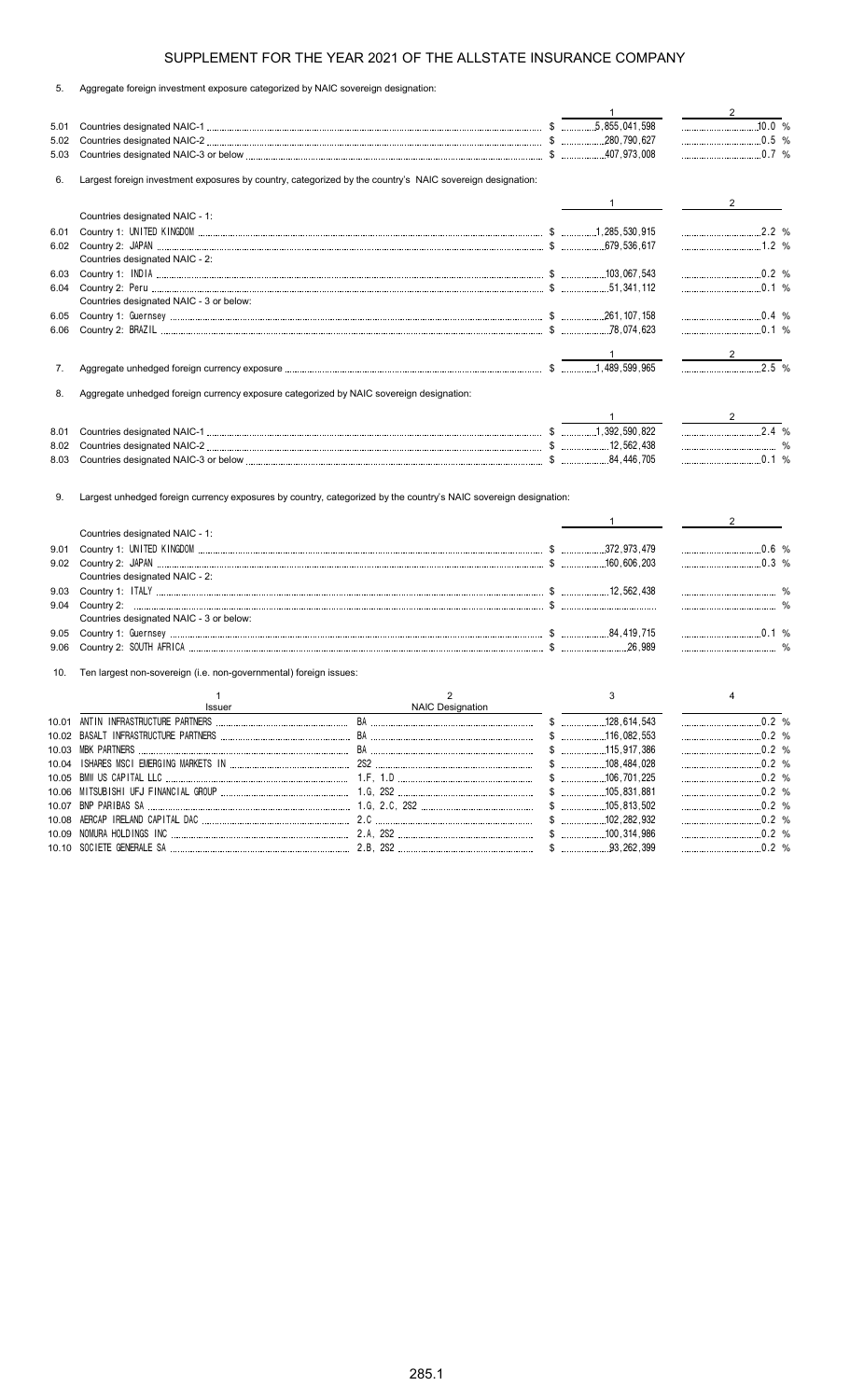| 11.   | Amounts and percentages of the reporting entity's total admitted assets held in Canadian investments and unhedged Canadian currency exposure:     |                |                  |  |
|-------|---------------------------------------------------------------------------------------------------------------------------------------------------|----------------|------------------|--|
| 11.01 |                                                                                                                                                   |                |                  |  |
|       | If response to 11.01 is yes, detail is not required for the remainder of interrogatory 11.                                                        |                |                  |  |
|       |                                                                                                                                                   |                |                  |  |
|       |                                                                                                                                                   |                |                  |  |
| 11.03 |                                                                                                                                                   |                |                  |  |
| 11.04 |                                                                                                                                                   |                |                  |  |
| 11.05 |                                                                                                                                                   |                |                  |  |
| 12.   | Report aggregate amounts and percentages of the reporting entity's total admitted assets held in investments with contractual sales restrictions: |                |                  |  |
|       |                                                                                                                                                   |                | Yes [ X ] No [ ] |  |
|       | If response to 12.01 is yes, responses are not required for the remainder of Interrogatory 12.                                                    |                |                  |  |
|       |                                                                                                                                                   |                |                  |  |
|       | Largest three investments with contractual sales restrictions:                                                                                    |                |                  |  |
| 12.03 |                                                                                                                                                   |                |                  |  |
| 12.04 |                                                                                                                                                   |                |                  |  |
| 12.05 |                                                                                                                                                   |                |                  |  |
| 13.   | Amounts and percentages of admitted assets held in the ten largest equity interests:                                                              |                |                  |  |
|       |                                                                                                                                                   |                | Yes [ ] No [ X ] |  |
|       | If response to 13.01 above is yes, responses are not required for the remainder of Interrogatory 13.                                              |                |                  |  |
|       | 1<br>Issuer                                                                                                                                       | $\overline{2}$ | 3                |  |
|       |                                                                                                                                                   |                |                  |  |
|       |                                                                                                                                                   |                |                  |  |
|       |                                                                                                                                                   |                |                  |  |
|       |                                                                                                                                                   |                |                  |  |
|       | 13.06 APPLE INC<br>$\ldots$ 311,737,132                                                                                                           |                |                  |  |
|       |                                                                                                                                                   |                | $\ldots$ 0.3 %   |  |
|       |                                                                                                                                                   |                |                  |  |
|       |                                                                                                                                                   |                |                  |  |
|       |                                                                                                                                                   |                |                  |  |

13.11 AMAZON.COM INC \$ 109,859,834 0.2 %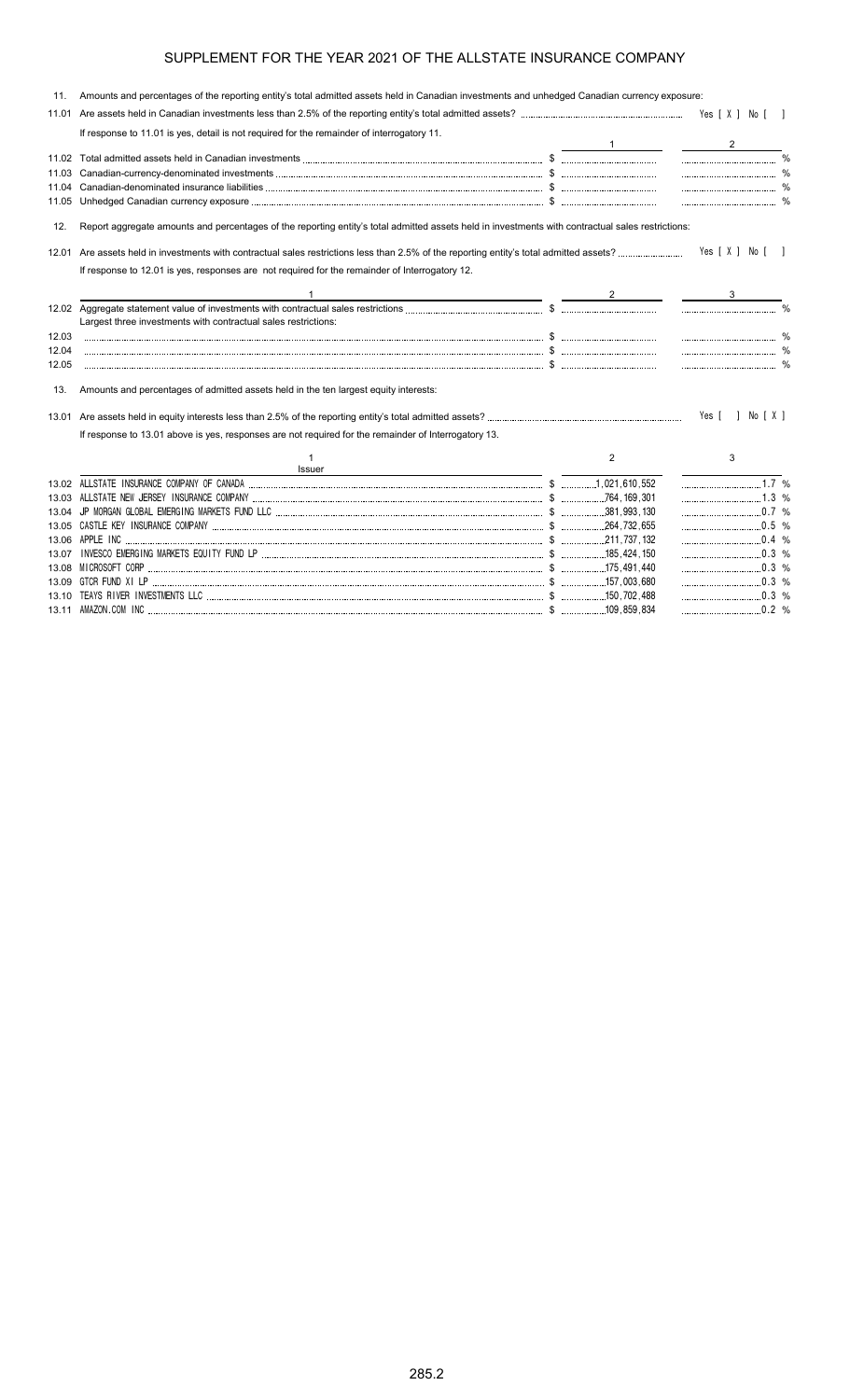#### 14. Amounts and percentages of the reporting entity's total admitted assets held in nonaffiliated, privately placed equities:

14.01 Are assets held in nonaffiliated, privately placed equities less than 2.5% of the reporting entity's total admitted assets? Yes [ ] No [ X ]

If response to 14.01 above is yes, responses are not required for 14.02 through 14.05.

|       |                                                                                                                |                       |                                                                                                                                                                                                                                                                                                                     | 3               |       |
|-------|----------------------------------------------------------------------------------------------------------------|-----------------------|---------------------------------------------------------------------------------------------------------------------------------------------------------------------------------------------------------------------------------------------------------------------------------------------------------------------|-----------------|-------|
|       |                                                                                                                |                       |                                                                                                                                                                                                                                                                                                                     |                 | 12.1% |
|       | Largest three investments held in nonaffiliated, privately placed equities:                                    |                       |                                                                                                                                                                                                                                                                                                                     |                 |       |
| 1403  |                                                                                                                |                       |                                                                                                                                                                                                                                                                                                                     | $0.7\%$         |       |
| 14.04 |                                                                                                                |                       |                                                                                                                                                                                                                                                                                                                     |                 |       |
| 14.05 |                                                                                                                |                       |                                                                                                                                                                                                                                                                                                                     | $\ldots$ 0.3 %  |       |
|       | Ten largest fund managers:                                                                                     |                       |                                                                                                                                                                                                                                                                                                                     |                 |       |
|       |                                                                                                                | 2                     | 3                                                                                                                                                                                                                                                                                                                   |                 |       |
|       | Fund Manager                                                                                                   | <b>Total Invested</b> | Diversified                                                                                                                                                                                                                                                                                                         | Nondiversified  |       |
| 14.06 | ALLSTATE SHORT TERM POOL LLC                                                                                   | $$$ 1,306,820,039     | $$$ 1,306,820,039                                                                                                                                                                                                                                                                                                   |                 |       |
| 14 07 | JPMORGAN PRIME MMKT FD - CAP                                                                                   |                       |                                                                                                                                                                                                                                                                                                                     |                 |       |
| 14.08 |                                                                                                                |                       |                                                                                                                                                                                                                                                                                                                     |                 |       |
| 14.09 | ISHARES SHORT TERM CORPORATE BOND                                                                              |                       |                                                                                                                                                                                                                                                                                                                     |                 |       |
| 14 10 | ISHARES MSCI EMERGING MARKETS IN                                                                               |                       | $\mathbb{S}$ . The contract of the contract of the contract of the contract of the contract of the contract of the contract of the contract of the contract of the contract of the contract of the contract of the contract of th                                                                                   | $$$ 108.484.028 |       |
| 14.11 | INVESTEC GLOBAL STRATEGY FUND -                                                                                |                       |                                                                                                                                                                                                                                                                                                                     | $$$ 64.202.263  |       |
| 14.12 | INVESTEC GLOBAL STRATEGY FUND LT                                                                               |                       |                                                                                                                                                                                                                                                                                                                     |                 |       |
| 14.13 | ISHARES 0-5 YEAR HIGH YIELD CORP<br>$\sim$ 38,505,000                                                          |                       |                                                                                                                                                                                                                                                                                                                     | $\mathcal{S}$   |       |
| 14 14 | SPDR S&P 500 ETF TRUST                                                                                         |                       | $\frac{1}{2}$ $\frac{1}{2}$ $\frac{1}{2}$ $\frac{1}{2}$ $\frac{1}{2}$ $\frac{1}{2}$ $\frac{1}{2}$ $\frac{1}{2}$ $\frac{1}{2}$ $\frac{1}{2}$ $\frac{1}{2}$ $\frac{1}{2}$ $\frac{1}{2}$ $\frac{1}{2}$ $\frac{1}{2}$ $\frac{1}{2}$ $\frac{1}{2}$ $\frac{1}{2}$ $\frac{1}{2}$ $\frac{1}{2}$ $\frac{1}{2}$ $\frac{1}{2}$ |                 |       |
| 14.15 |                                                                                                                | .32.211.000           | $\frac{1}{2}$ $\frac{1}{2}$ $\frac{1}{2}$ $\frac{1}{2}$ $\frac{1}{2}$ $\frac{1}{2}$ $\frac{1}{2}$ $\frac{1}{2}$ $\frac{1}{2}$ $\frac{1}{2}$ $\frac{1}{2}$ $\frac{1}{2}$ $\frac{1}{2}$ $\frac{1}{2}$ $\frac{1}{2}$ $\frac{1}{2}$ $\frac{1}{2}$ $\frac{1}{2}$ $\frac{1}{2}$ $\frac{1}{2}$ $\frac{1}{2}$ $\frac{1}{2}$ |                 |       |
| 15.   | Amounts and percentages of the reporting entity's total admitted assets held in general partnership interests: |                       |                                                                                                                                                                                                                                                                                                                     |                 |       |
|       |                                                                                                                |                       |                                                                                                                                                                                                                                                                                                                     |                 |       |
|       | If response to 15.01 above is yes, responses are not required for the remainder of Interrogatory 15.           |                       | 2                                                                                                                                                                                                                                                                                                                   | 3               |       |
|       |                                                                                                                |                       |                                                                                                                                                                                                                                                                                                                     |                 |       |
|       | Largest three investments in general partnership interests:                                                    |                       |                                                                                                                                                                                                                                                                                                                     |                 |       |
| 15.03 |                                                                                                                |                       |                                                                                                                                                                                                                                                                                                                     |                 |       |
| 15.04 |                                                                                                                |                       |                                                                                                                                                                                                                                                                                                                     |                 |       |
| 15.05 |                                                                                                                |                       |                                                                                                                                                                                                                                                                                                                     |                 |       |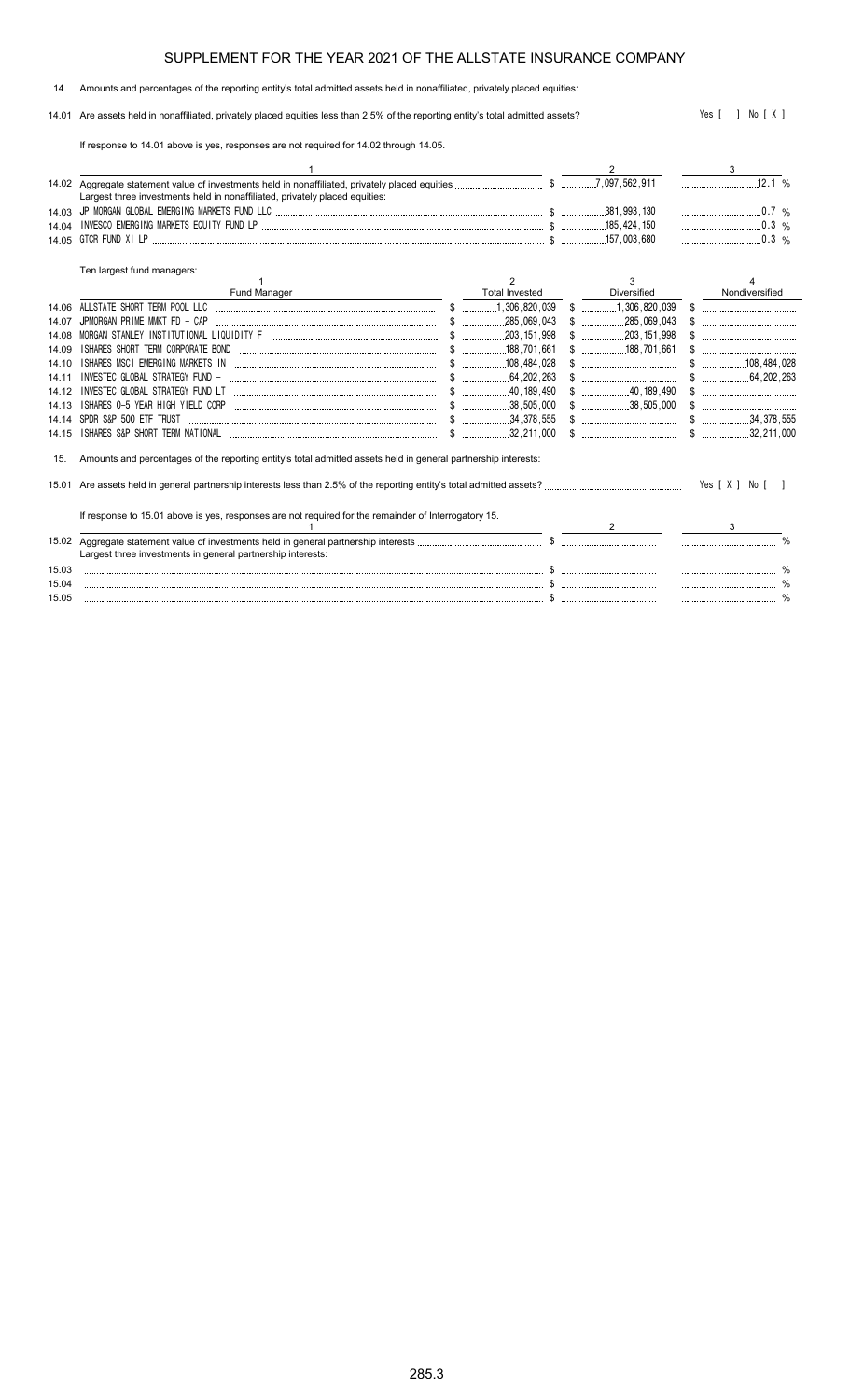| 16. Amounts and percentages of the reporting entity's total admitted assets held in mortgage loans: |  |
|-----------------------------------------------------------------------------------------------------|--|
|                                                                                                     |  |

16.01 Are mortgage loans reported in Schedule B less than 2.5% of the reporting entity's total admitted assets? Yes [ X ] No [ ]

If response to 16.01 above is yes, responses are not required for the remainder of Interrogatory 16 and Interrogatory 17.

|                         |                                                                                                                                                   | Type (Residential, Commercial, Agricultural) |            |                       |    |       | 3            |                |
|-------------------------|---------------------------------------------------------------------------------------------------------------------------------------------------|----------------------------------------------|------------|-----------------------|----|-------|--------------|----------------|
| 16.02                   |                                                                                                                                                   |                                              |            |                       |    |       |              |                |
| 16.03                   |                                                                                                                                                   |                                              |            |                       |    |       |              |                |
| 16.04                   |                                                                                                                                                   |                                              |            | £.                    |    |       |              | $\%$           |
| 16.05                   |                                                                                                                                                   |                                              |            | \$                    |    |       |              | $\%$           |
| 16.06                   |                                                                                                                                                   |                                              |            |                       |    |       |              | %              |
| 16.07                   |                                                                                                                                                   |                                              |            | \$.                   |    |       |              | $\%$           |
| 16.08                   |                                                                                                                                                   |                                              |            | S.                    |    |       |              | %              |
| 16.09                   |                                                                                                                                                   |                                              |            |                       |    |       |              |                |
| 16.10                   |                                                                                                                                                   |                                              |            |                       |    |       |              | $\%$           |
| 16.11                   |                                                                                                                                                   |                                              |            |                       |    |       |              |                |
|                         | Amount and percentage of the reporting entity's total admitted assets held in the following categories of mortgage loans:                         |                                              |            |                       |    |       |              |                |
|                         |                                                                                                                                                   |                                              |            |                       |    | Loans |              |                |
| 16.13                   |                                                                                                                                                   |                                              |            |                       |    |       |              |                |
| 16.14                   |                                                                                                                                                   |                                              |            | \$.                   |    |       |              | %              |
| 16.15                   |                                                                                                                                                   |                                              |            | \$                    |    |       |              | $\%$           |
| 16.16                   |                                                                                                                                                   |                                              |            |                       |    |       |              |                |
| 17.                     | Aggregate mortgage loans having the following loan-to-value ratios as determined from the most current appraisal as of the annual statement date: |                                              |            |                       |    |       |              |                |
|                         | Residential                                                                                                                                       |                                              | Commercial |                       |    |       | Agricultural |                |
|                         | Loan to Value                                                                                                                                     | $\overline{2}$                               |            | 4                     |    | 5     |              | 6              |
|                         | 17.01 above 95% \$<br>17.02 91 to 95% \$                                                                                                          | $\%$<br>$\frac{0}{6}$                        | \$         | $\%$<br>$\frac{0}{0}$ | \$ |       |              | %              |
|                         |                                                                                                                                                   |                                              | \$         | $\%$<br>              |    |       |              |                |
|                         | 17.03 81 to 90%                                                                                                                                   | $\%$                                         |            | $\%$                  |    |       |              |                |
| 17.05                   |                                                                                                                                                   | $\frac{0}{0}$                                |            | $\frac{0}{0}$         |    |       |              |                |
| 18.                     | Amounts and percentages of the reporting entity's total admitted assets held in each of the five largest investments in real estate:              |                                              |            |                       |    |       |              |                |
|                         |                                                                                                                                                   |                                              |            |                       |    |       |              | Yes [ X ] No [ |
|                         | If response to 18.01 above is yes, responses are not required for the remainder of Interrogatory 18.                                              |                                              |            |                       |    |       |              |                |
|                         | Largest five investments in any one parcel or group of contiguous parcels of real estate.                                                         | Description                                  |            |                       |    |       |              |                |
|                         |                                                                                                                                                   | $\mathbf{1}$                                 |            |                       | 2  |       |              | 3              |
|                         |                                                                                                                                                   |                                              |            |                       |    |       |              | $\frac{0}{2}$  |
| 18.03                   |                                                                                                                                                   |                                              |            |                       |    |       |              |                |
| 18.02<br>18.04<br>18.05 |                                                                                                                                                   |                                              |            | \$.<br>\$             |    |       |              | $\%$<br>%      |

19. Report aggregate amounts and percentages of the reporting entity's total admitted assets held in investments held in mezzanine real estate loans:

| 19.01 Are assets held in investments held in mezzanine real estate loans less than 2.5% of the reporting entity's total admitted assets?              |  | Yes [ X ] No [ |  |
|-------------------------------------------------------------------------------------------------------------------------------------------------------|--|----------------|--|
| If response to 19.01 is yes, responses are not required for the remainder of Interrogatory 19.                                                        |  |                |  |
| 19.02 Aggregate statement value of investments held in mezzanine real estate loans:<br>Largest three investments held in mezzanine real estate loans: |  |                |  |

19.03 \$ % 19.04 \$ % 19.05 \$ %